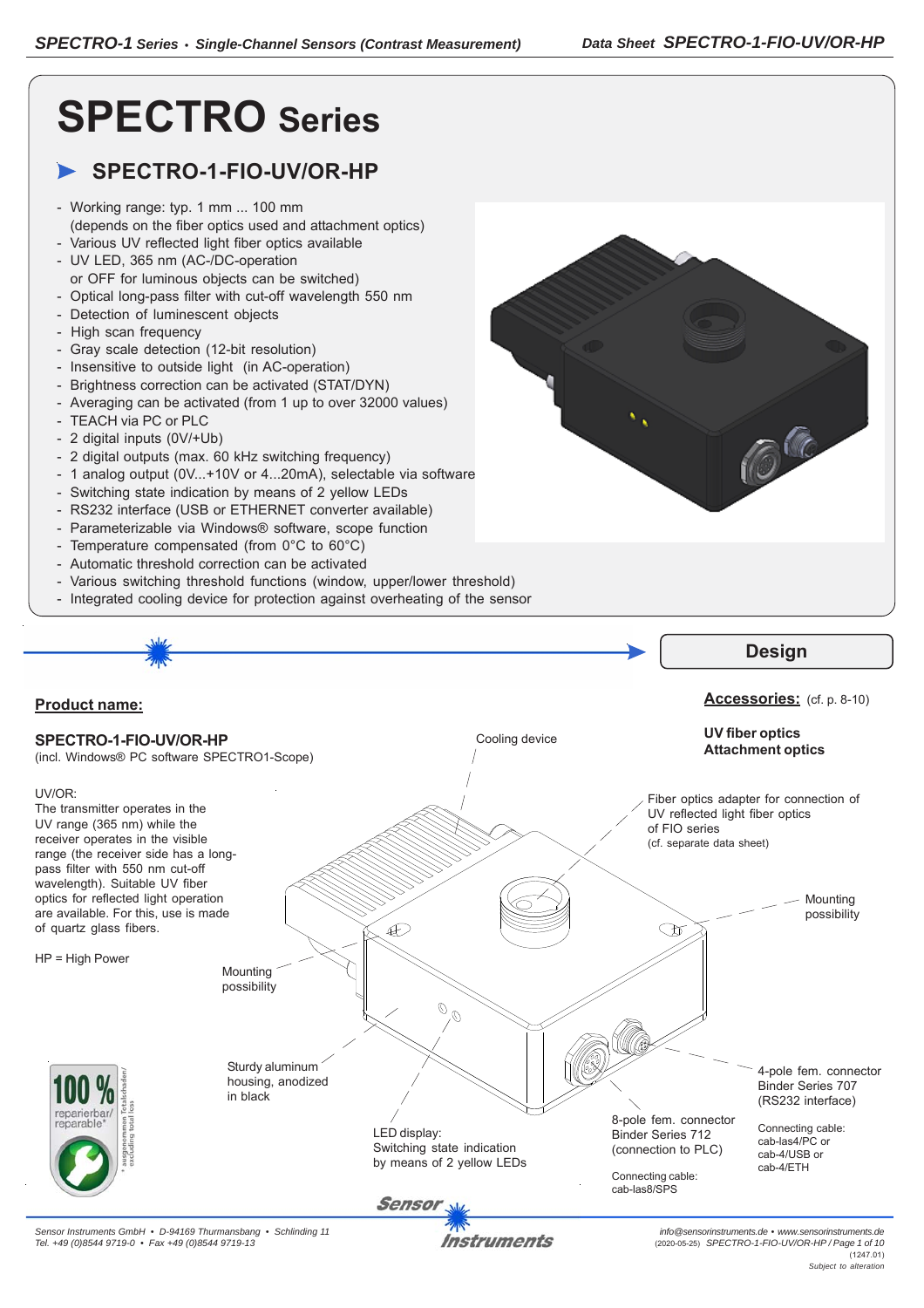

**Technical Data** 

| <b>Model</b>                                                                      | SPECTRO-1-FIO-UV/OR-HP                                                                                                                                                                                                                                                                                                                                              |                                                                                                                                                                                                                                                                                         |  |
|-----------------------------------------------------------------------------------|---------------------------------------------------------------------------------------------------------------------------------------------------------------------------------------------------------------------------------------------------------------------------------------------------------------------------------------------------------------------|-----------------------------------------------------------------------------------------------------------------------------------------------------------------------------------------------------------------------------------------------------------------------------------------|--|
| Voltage supply                                                                    |                                                                                                                                                                                                                                                                                                                                                                     | +24VDC (± 10%), reverse polarity protected, overcurrent protected                                                                                                                                                                                                                       |  |
| Current consumption                                                               |                                                                                                                                                                                                                                                                                                                                                                     | $< 220$ mA                                                                                                                                                                                                                                                                              |  |
| Max. switching current                                                            |                                                                                                                                                                                                                                                                                                                                                                     | 100 mA, short circuit proof                                                                                                                                                                                                                                                             |  |
| Switching state indication                                                        |                                                                                                                                                                                                                                                                                                                                                                     | 2 yellow LED visualize the physical state of the outputs OUT0 and OUT1                                                                                                                                                                                                                  |  |
| Digital inputs (2x)                                                               |                                                                                                                                                                                                                                                                                                                                                                     | INO and IN1 (Pin 3 and 4): digital $(0V/+24V)$                                                                                                                                                                                                                                          |  |
| Digital outputs (2x)                                                              | OUT0 and OUT1 (Pin 5 and 6): digital (0V/+24V), npn-/pnp-able (bright-/dark-switching, can be switched)                                                                                                                                                                                                                                                             |                                                                                                                                                                                                                                                                                         |  |
| Analog output (1x)                                                                | ANALOG (Pin 8): voltage 0  +10V or current 4  20mA,<br>adjustable via PC software                                                                                                                                                                                                                                                                                   |                                                                                                                                                                                                                                                                                         |  |
| Interface                                                                         | <b>RS232</b>                                                                                                                                                                                                                                                                                                                                                        |                                                                                                                                                                                                                                                                                         |  |
| Pulse lengthening                                                                 | 0  100 ms, adjustable via PC software                                                                                                                                                                                                                                                                                                                               |                                                                                                                                                                                                                                                                                         |  |
| Averaging                                                                         | max. 32768 values, adjustable via PC software                                                                                                                                                                                                                                                                                                                       |                                                                                                                                                                                                                                                                                         |  |
| Scan frequency<br>(LED mode AC, DC or<br>OFF, can be switched via<br>PC software) | LED mode AC (depends on parameterization):<br>Frequency [Hz] Digital outputs Analog output<br>Max. 50 000<br>Off<br>Off<br>Max. 48 000<br>On.<br>Off<br>Off<br>Max. 42 000<br>On<br>Max. 41 000<br>On<br>On<br>Measurements were made with the smallest gain at the<br>receiver (AMP1). At the highest gain (AMP8), rthe<br>frequency is reduced by a factor of 10. | LED mode DC / OFF (depends on parameterization):<br>Frequency [Hz] Digital outputs Analog output<br>Max. 175 000<br>Off<br>Off<br>Max. 135 000<br>Off<br>On<br>Max. 100 000<br>Off<br>On<br>Max. 85 000<br>On<br>On<br>The frequency is independent of the gain set at the<br>receiver. |  |
| Switching frequency                                                               | typ. 60 kHz                                                                                                                                                                                                                                                                                                                                                         |                                                                                                                                                                                                                                                                                         |  |
| Analog band width                                                                 | 30 kHz (at typ. 200 kHz scanning frequency)                                                                                                                                                                                                                                                                                                                         |                                                                                                                                                                                                                                                                                         |  |
| Transmitter (light source)                                                        | UV LED, 365 nm                                                                                                                                                                                                                                                                                                                                                      |                                                                                                                                                                                                                                                                                         |  |
| Transmitter control                                                               | can be switched via PC software:<br>AC operation (LED MODE-AC), DC operation (LED MODE-DC), OFF operation (LED MODE-OFF)                                                                                                                                                                                                                                            |                                                                                                                                                                                                                                                                                         |  |
| Object distance<br>(measuring range)                                              | with reflected light fiber optics: typ. 1 mm  100 mm (depends on fiber optics and attachment optics)                                                                                                                                                                                                                                                                |                                                                                                                                                                                                                                                                                         |  |
| Optical filter                                                                    | Long-pass filter with cut-off wavelength 550 nm                                                                                                                                                                                                                                                                                                                     |                                                                                                                                                                                                                                                                                         |  |
| Receiver                                                                          | photo diode                                                                                                                                                                                                                                                                                                                                                         |                                                                                                                                                                                                                                                                                         |  |
| Receiver gain setting                                                             | 8 steps (AMP1  AMP8), adjustable via PC software                                                                                                                                                                                                                                                                                                                    |                                                                                                                                                                                                                                                                                         |  |
| Ambient light                                                                     | max. 5000 Lux                                                                                                                                                                                                                                                                                                                                                       |                                                                                                                                                                                                                                                                                         |  |
| Size of light spot                                                                | typ. $\varnothing$ 1 mm $\varnothing$ 10 mm<br>depends on fiber optics and attachment optics used (cf. catalog FIO series)                                                                                                                                                                                                                                          |                                                                                                                                                                                                                                                                                         |  |
| Reproducibility                                                                   | 2 digits at 12-bit A/D conversion                                                                                                                                                                                                                                                                                                                                   |                                                                                                                                                                                                                                                                                         |  |
| Housing dimensions                                                                | LxWxH approx. 95 mm x 65 mm x 38 mm (incl. fiber optics adaptor M18x1, without connectors)                                                                                                                                                                                                                                                                          |                                                                                                                                                                                                                                                                                         |  |
| Housing material                                                                  | aluminum, anodized in black                                                                                                                                                                                                                                                                                                                                         |                                                                                                                                                                                                                                                                                         |  |
| Enclosure rating                                                                  | IP <sub>64</sub>                                                                                                                                                                                                                                                                                                                                                    |                                                                                                                                                                                                                                                                                         |  |
| Connecting cables                                                                 | to PLC: cab-las8/SPS or cab-las8/SPS-w<br>to PC/RS232 interface: cab-las4/PC or cab-las4/PC-w<br>to PC/USB interface: cab-4/USB or cab-4/USB-w<br>to PC/Ethernet interface: cab-4/ETH                                                                                                                                                                               |                                                                                                                                                                                                                                                                                         |  |
| Type of connector                                                                 | connection to PLC: 8-pole fem. connector (Binder series 712)<br>connection to PC: 4-pole fem. connector (Binder series 707)                                                                                                                                                                                                                                         |                                                                                                                                                                                                                                                                                         |  |
| Operating temp. range                                                             | $-20^{\circ}$ C $ +55^{\circ}$ C                                                                                                                                                                                                                                                                                                                                    |                                                                                                                                                                                                                                                                                         |  |
| Storage temperature range                                                         | $-20^{\circ}$ C $ +85^{\circ}$ C                                                                                                                                                                                                                                                                                                                                    |                                                                                                                                                                                                                                                                                         |  |
| EMC test acc. to                                                                  | CE<br>DIN EN 60947-5-2                                                                                                                                                                                                                                                                                                                                              |                                                                                                                                                                                                                                                                                         |  |

Sensor<sub>N</sub>

*Sensor Instruments GmbH • D-94169 Thurmansbang • Schlinding 11 Tel. +49 (0)8544 9719-0 • Fax +49 (0)8544 9719-13*

**Instruments**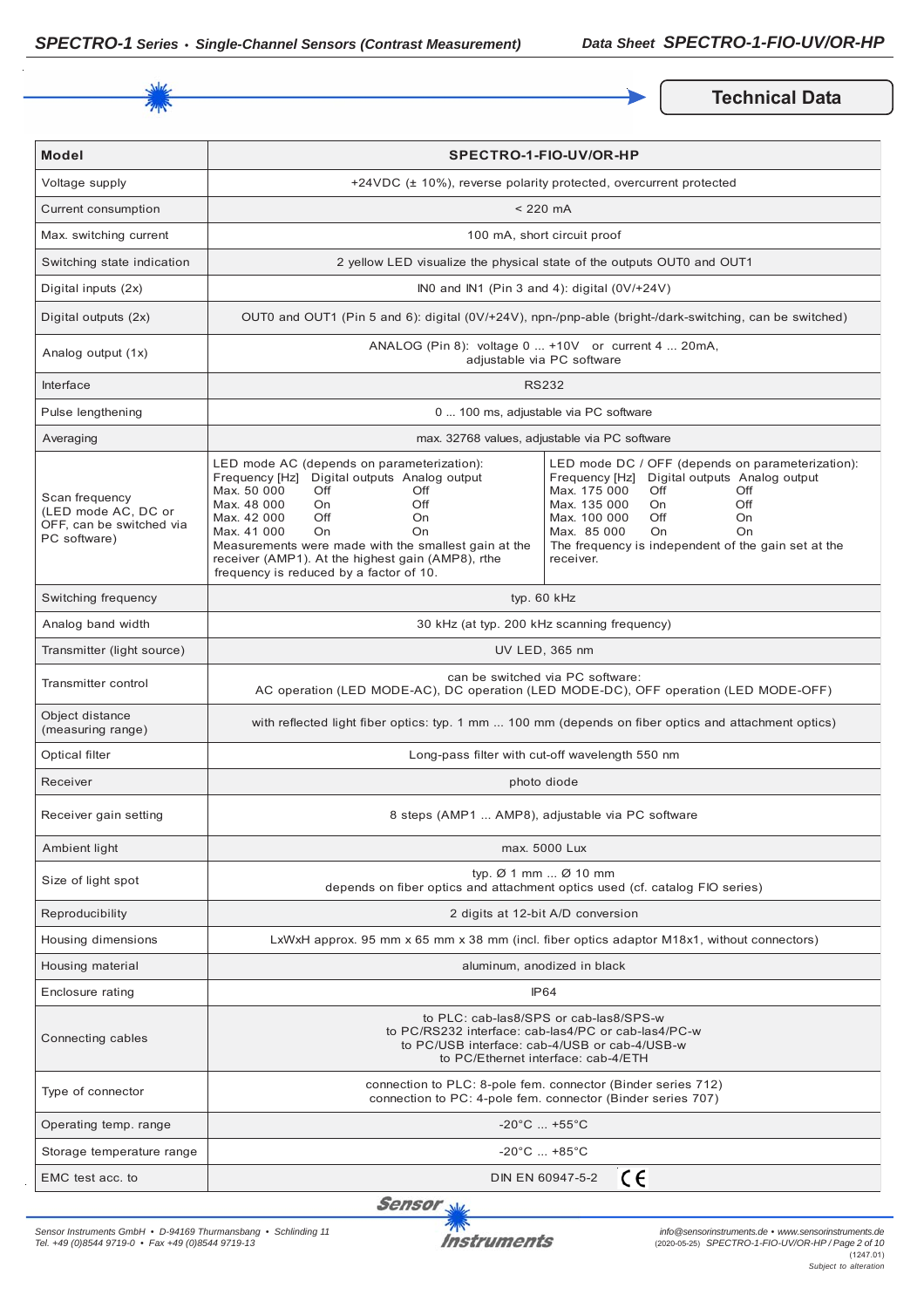



All dimensions in mm

*Sensor Instruments GmbH • D-94169 Thurmansbang • Schlinding 11 Tel. +49 (0)8544 9719-0 • Fax +49 (0)8544 9719-13*

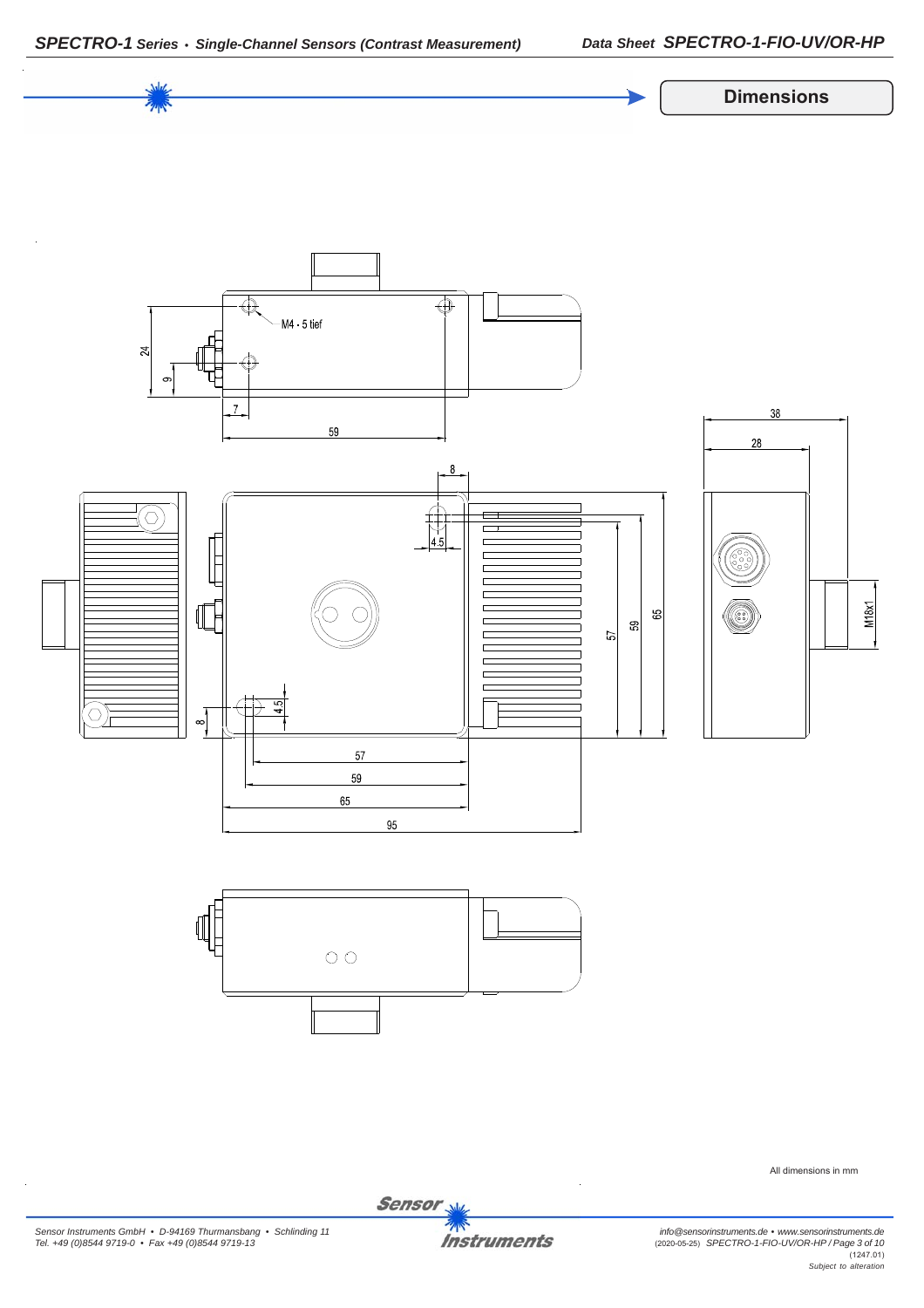

*Sensor Instruments GmbH • D-94169 Thurmansbang • Schlinding 11 Tel. +49 (0)8544 9719-0 • Fax +49 (0)8544 9719-13*

Instruments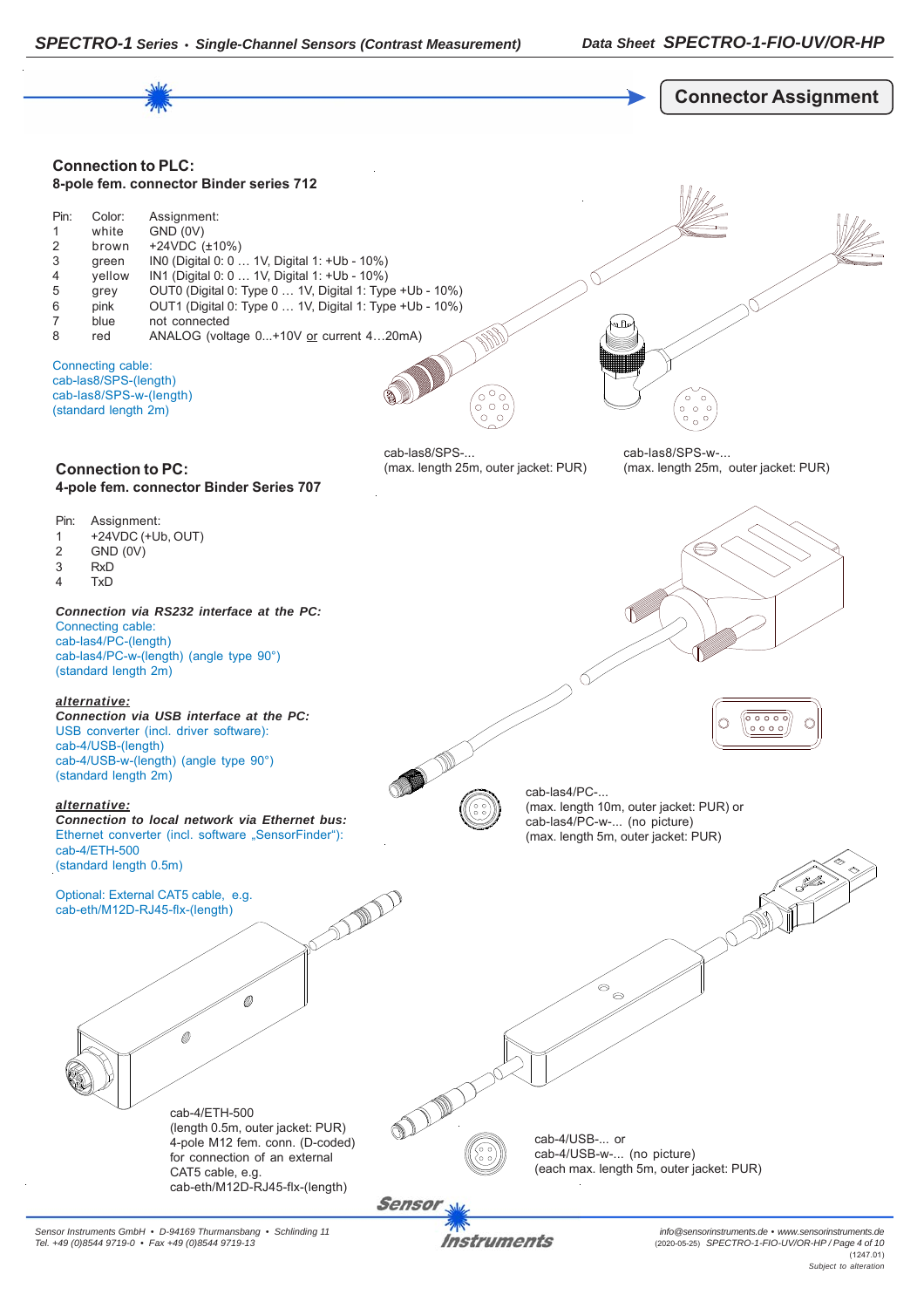



#### **Measuring principle of the sensors of SPECTRO-1 series:**

The sensors of the SPECTRO-1 series are of single-channel design, i.e. they acquire the analog signal that comes from a receiver and evaluate this signal. Various light sources such as white light, UV light, IR light, or a laser can be used as a transmitter. The receiver is correspondingly matched to the transmitter. The acquired analog signal is provided through a voltage output and a current output.

The software can be used to select various evaluation modes for the analog signal. The status of the analog signal is provided through 2 digital outputs in accordance with the selected evaluation mode. A digital input allows external "teaching" of the sensor. An additional input allows the "freezing" of the analog output signal upon a positive input edge.

The SPECTRO-1 sensor allows highly flexible signal acquisition. The sensor, for example, can be operated in alternating-light mode (AC mode), which means the sensor is not influenced by external light, or in constant-light mode (DC mode), which provides outstanding high-speed sensor operation. An OFF function deactivates the sensor's integrated light source and changes to DC mode, which allows the sensor to detect so-called "self-luminous objects". With the stepless adjustment of the integrated light source, the selectable gain of the receiver signal, and an INTEGRAL function the sensor can be adjusted to almost any surface or any "selfluminous object".

A micro-controller performs 12-bit analog/digital conversion of the analog signal, which allows recording and evaluation of the signal. Furthermore the SPECTRO-1 sensor offers various options for intelligent signal processing such as e.g. dirt accumulation compensation.

Parameters and measurement values can be exchanged between PC and sensor either through RS232 or Ethernet (using an Ethernet converter). Through the interface all the parameters can be stored in the non-volatile EEPROM of the sensor.

The PC software facilitates the parameterisation, diagnostics, and adjustment of the sensor system (oscilloscope function). The software furthermore provides a data recorder function that automatically records data and stores them on the hard disk of the PC.

SPECTRO-1 sensors are temperature-compensated over a range of 0°C to 80°C.

**Sensor**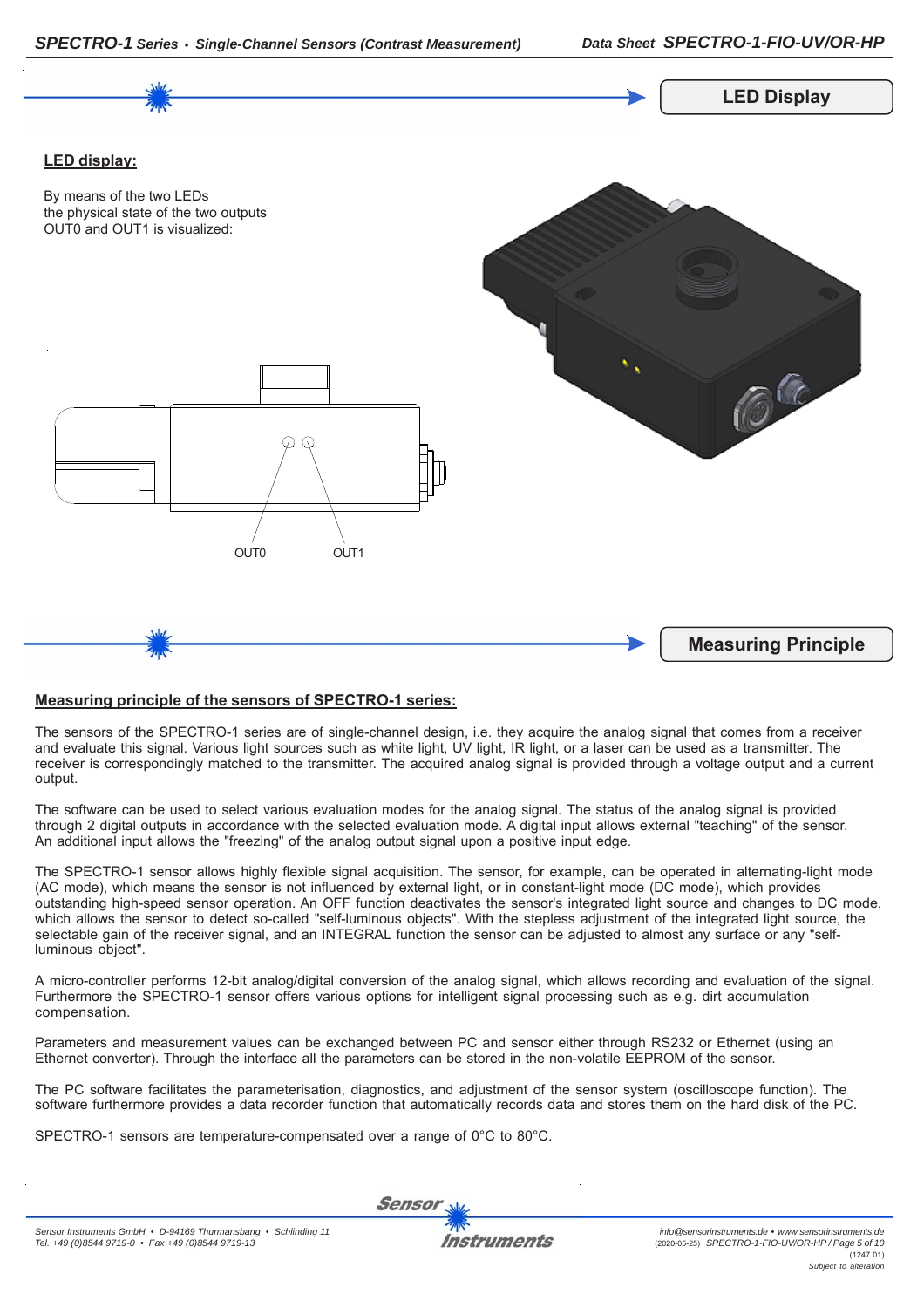**Parameterization**

#### **Windows® user interface:**

*(The current software version is available for download on our website.)*



The PC software SPECTRO1-Scope facilitates the parameterization, the diagnosis, and the adjustment of the sensor system (oscilloscope function). Moreover, the software features a data recorder function that allows the automatic recording of recorded data and the saving of those at the hard disk of the PC.

Parameters and measurement values can be exchanged between PC and sensor either through RS232 or Ethernet (using an Ethernet converter). Through the interface all the parameters can be stored in the non-volatile EEPROM of the sensor.



The SCOPE tab visualises an oscilloscope.

 $\left| \cdot \right|$ 



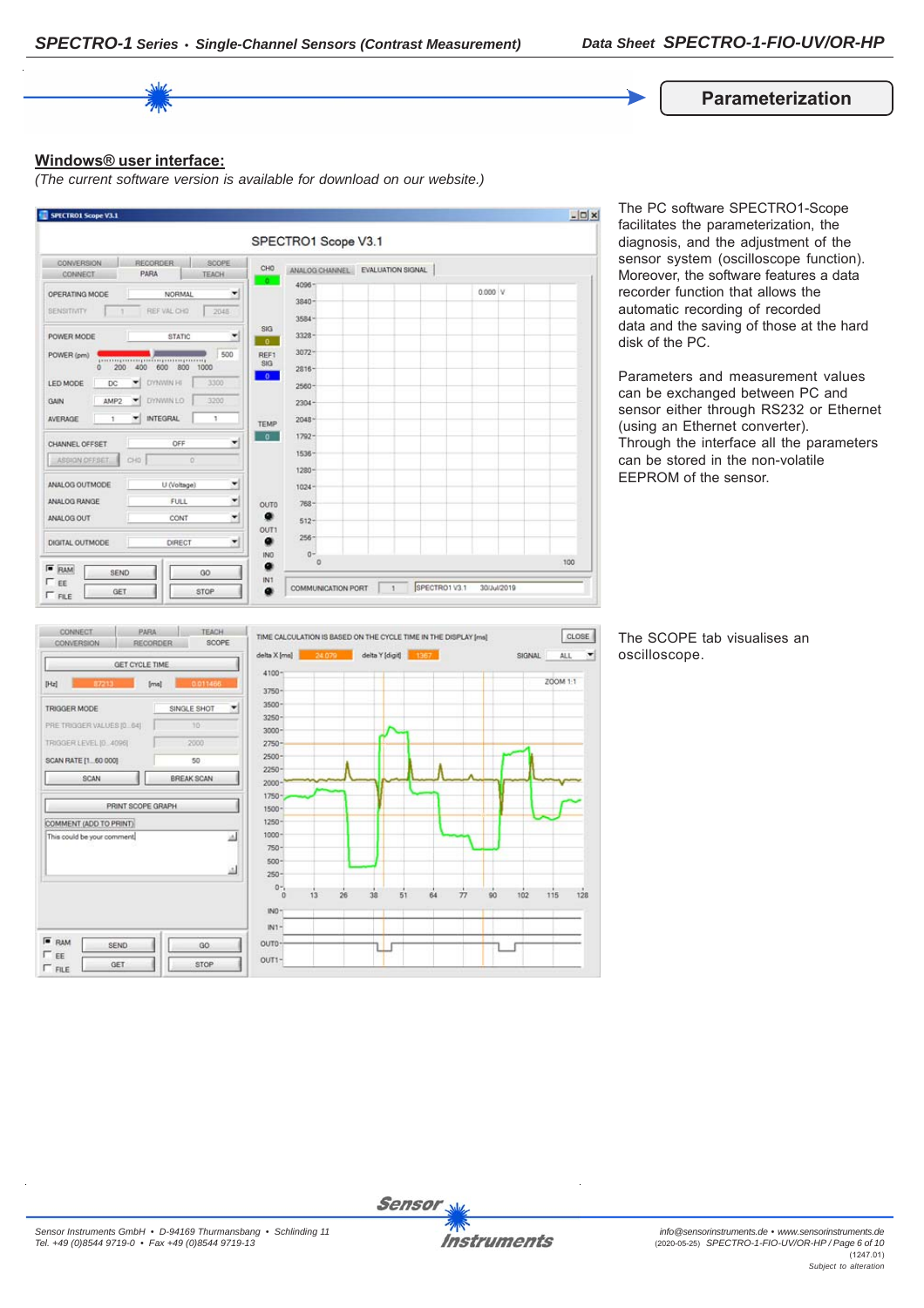

### **Firmware update by means of the software "FirmwareLoader":**

| <b>FIRMWARE LOADER V1.1</b>                                                | $\Box$                            |  |  |
|----------------------------------------------------------------------------|-----------------------------------|--|--|
| <b>ESTABLISH CONNECTION</b>                                                |                                   |  |  |
| SELECT COMPORT [1256]<br><b>BAUDRATE</b>                                   | <b>TRY TO CONNECT</b><br>115200   |  |  |
| <b>FIRMWARE UPDATE</b>                                                     |                                   |  |  |
| <b>READ FIRMWARE FROM DISK</b>                                             | <b>CLEAR WINDOW</b>               |  |  |
| <b>ARM FIRMWARE LOADER</b>                                                 | <b>DISARM FIRMWARE LOADER</b>     |  |  |
| IT IS STRONGLY RECOMMENDED TO UPDATE THE FIRMWARE ACCORDING TO THE MANUAL! |                                   |  |  |
| SPECTRO3 V4.0<br>RT May 09 2012                                            |                                   |  |  |
|                                                                            |                                   |  |  |
|                                                                            |                                   |  |  |
|                                                                            |                                   |  |  |
|                                                                            |                                   |  |  |
|                                                                            |                                   |  |  |
|                                                                            |                                   |  |  |
|                                                                            |                                   |  |  |
|                                                                            |                                   |  |  |
|                                                                            |                                   |  |  |
|                                                                            |                                   |  |  |
|                                                                            |                                   |  |  |
| <b>CREATE EEPROM BACKUP</b>                                                |                                   |  |  |
| READ EEPROM DATA FROM SENSOR                                               | <b>SAVE EEPROM DATA TO SENSOR</b> |  |  |
| EEPROM TRANSFER FILE d:\BackupFiles\EEPROM_Backup 1131.dat                 |                                   |  |  |

The software "Firmware Loader" allows the user to perform an automatic firmware update. The update will be carried out through the RS232 interface.

An initialisation file (xxx.ini) and a firmware file (xxx.elf.S) are required for performing a firmware update. These files can be obtained from your supplier. In some cases an additional firmware file for the program memory (xxx.elf.p.S) is also needed, and this file will be automatically provided together with the other two files.



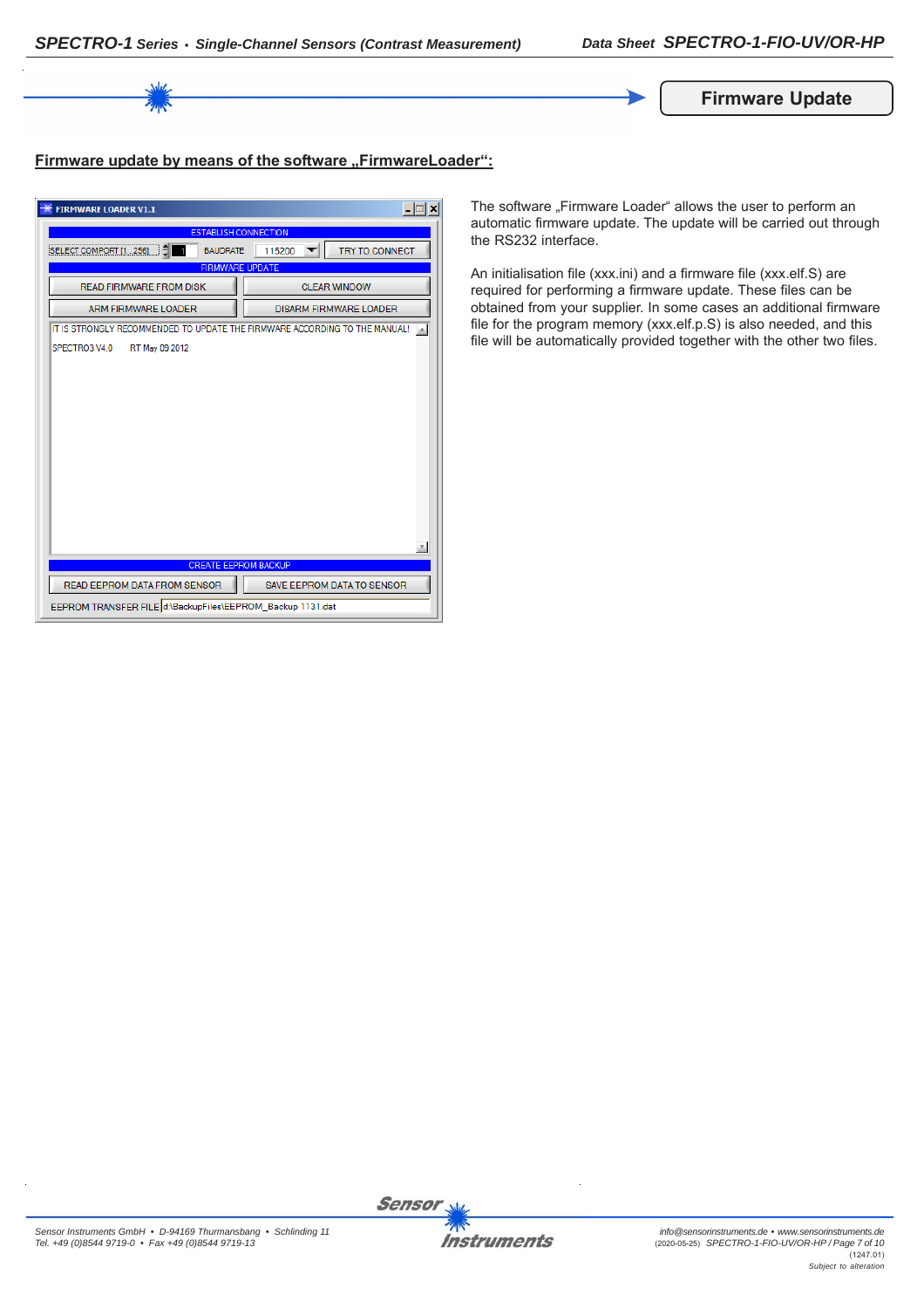

#### **UV Fiber Optics**

**Available standard fiber optics (FIO Series):** (further types of fiber optics available on request)

**UV reflected light fiber optics R-S-A1.1-(1.5)-...-22°-UV R-S-A2.0-(2.5)-...-22°-UV R-S-A3.0-(3.0)-...-22°-UV R-S-R1.1-(3x0.5)-...-22°-UV R-S-R2.1-(6x1)-...-22°-UV** (available in standard length 600mm or 1200mm)

#### **Please note:**

For operation with the SPECTRO-1-FIO-UV/OR-HP solely UV reflected light optical fibers with a beam opening angle of 22° are to be used!



#### **Characteristics:**

Light-conducting glass fibers are optical components that allow the transmission of light through any curved path based on the principle of total reflection. The individual fiber is composed of high-break core glass and low-break cladding glass. The light beams entering the core glass within the critical angle are guided through the fiber by way of reflection at the core/cladding contact surfaces (step index fiber). The highly flexible optical fibers are made of bundled individual glass fibers. The ends are each glued into a sensor head and a connector. The faces are optically polished. For protection against mechanical, chemical, or thermal destruction the optical fibers are provided with a corresponding protective sheath.

#### **Order Code:**

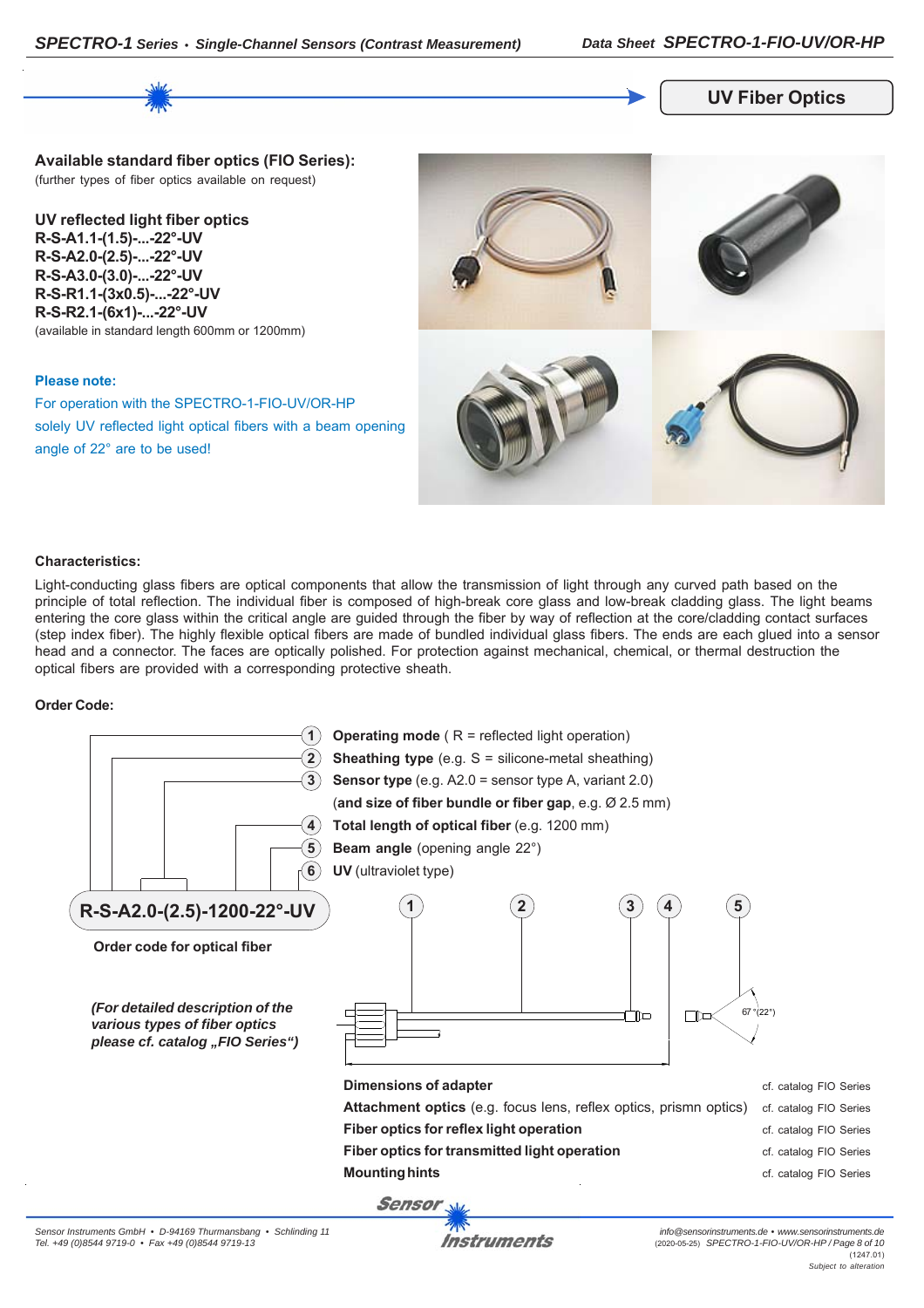